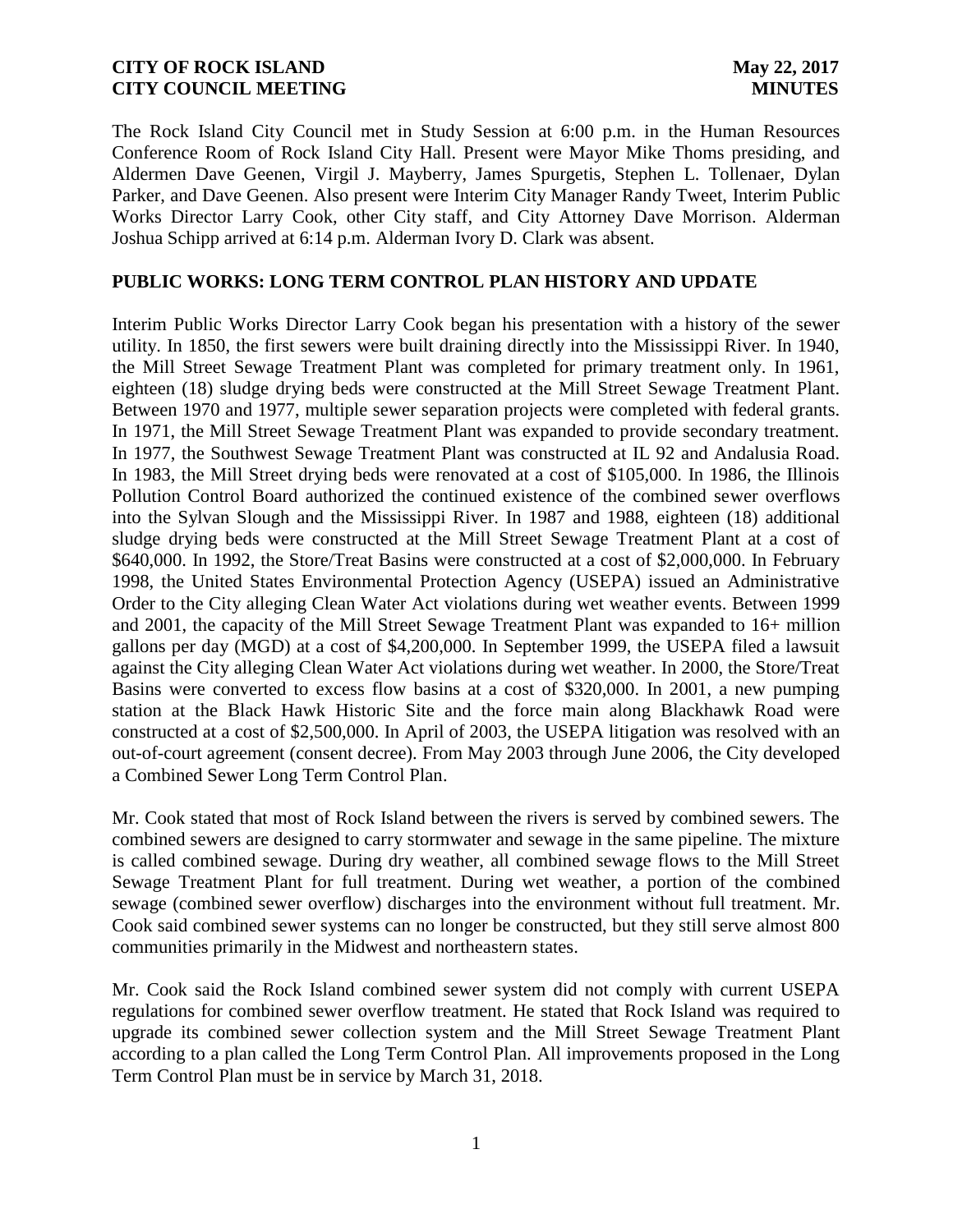Mr. Cook reviewed the Long Term Control Plan goals. The first goal is to eliminate the street flooding at the old "Farmall" viaduct along  $5<sup>th</sup>$  Avenue and  $40<sup>th</sup>$  Street. The second goal is to eliminate combined sewer overflows in the Sylvan Slough. Mr. Cook said the current average number of overflow events equals 13 per year from four overflow points near the Arsenal Bridge. The third goal is to eliminate the combined sewer overflows into Black Hawk Creek south of the Rock Island Fitness and Activity Center. Mr. Cook said the current average number of overflows is less than one per year from a single overflow point. He said that north of the bridge at 24<sup>th</sup> Street and Blackhawk Road, there is a manhole which will overflow when the intensity and duration of storms are such that the pumping station can't keep up with the overflow. The fourth goal is to reduce "untreated" combined sewer overflow events from the Mill Street Sewage Treatment Plant into the Mississippi River to an average of four per year and no more than six in any year. Mr. Cook said the current average number of overflow events at the start of the Long Term Control Plan was seventeen (17) per year. The fifth and final goal is to provide disinfection and "primary treatment" for all other combined sewer overflow events from the Mill Street Sewage Treatment Plant.

Mr. Cook explained there are six major components of the Long Term Control Plan Construction Program. They are: to install another large diameter  $(60)$  interceptor sewer on 1<sup>st</sup> Avenue between  $17<sup>th</sup>$  and  $24<sup>th</sup>$  Street; to construct an underground sewage storage tank of 1,100,000 gallons near the "Farmall" viaduct; to construct a relief sewer in  $6<sup>th</sup>$  Avenue between  $24<sup>th</sup>$  Street and the Mill Street Sewage Treatment Plant; to expand the Mill Street Sewage Treatment Plant increasing the wet weather treatment capacity from 16 million to approximately 265 million gallons per day; to separate the sewers into a small area of 70 acres bounded by  $24^{\text{th}}$  Street,  $30^{\text{th}}$ Street,  $5<sup>th</sup>$  Avenue, and  $9<sup>th</sup>$  Avenue; and to relocate the Black Hawk Creek combined sewer overflow to the Rock River west of  $49<sup>th</sup>$  Avenue.

Mr. Cook said the first project was the Northside Interceptor Expansion, installing a 60" relief sewer on  $1<sup>st</sup>$  Avenue between  $17<sup>th</sup>$  Street and  $24<sup>th</sup>$  Street which was completed in August 2009. The second project completed in June 2011 was the Saukie/Franciscan Store/Treat Basin which increased diversion and added disinfection to minimize the combined sewer overflow impact at Black Hawk State Park. The City had to make room for the Wet Weather Treatment facility so the third project was the relocation of the Municipal Services Division Street Garage directly north of the intersection of 6<sup>th</sup> Avenue and Mill Street. That project was completed in November 2011. Mr. Cook said the garage is a \$4,500,000 LEEDS certified facility utilizing geothermal HVAC, natural lighting, native plantings, and rain gardens. The fourth project completed last summer (June 2016) was the Farmall Storage Tank, a 1.1 million gallon subsurface surge tank located at the corner of  $40<sup>th</sup>$  Street and  $5<sup>th</sup>$  Avenue. The entire tank is below ground and located north of where the old "Farmall" viaduct was. Mr. Cook explained that during heavy duration events and when the system is at over capacity, the tank holds the overflow capacity until the Sewage Treatment Plant is depleted enough and ready to treat the overflow. The fifth project was the  $6<sup>th</sup>$  Avenue Relief Sewer which was completed in June 2016 and consists of a 60" relief sewer installed to transmit flow to the  $6<sup>th</sup>$  Street interceptor and close outfalls 003,004, and 005. The sewer runs from  $24^{th}$  Street west to  $6^{th}$  Street. The sixth project completed in July of 2016 was the Wet Weather Treatment System. Mr. Cook explained it is a state of the art Wet Weather Treatment System capable of treating 265 million gallons per day complete with screening, sedimentation, disinfection, and Biogas generation. Mr. Cook said the first day it went online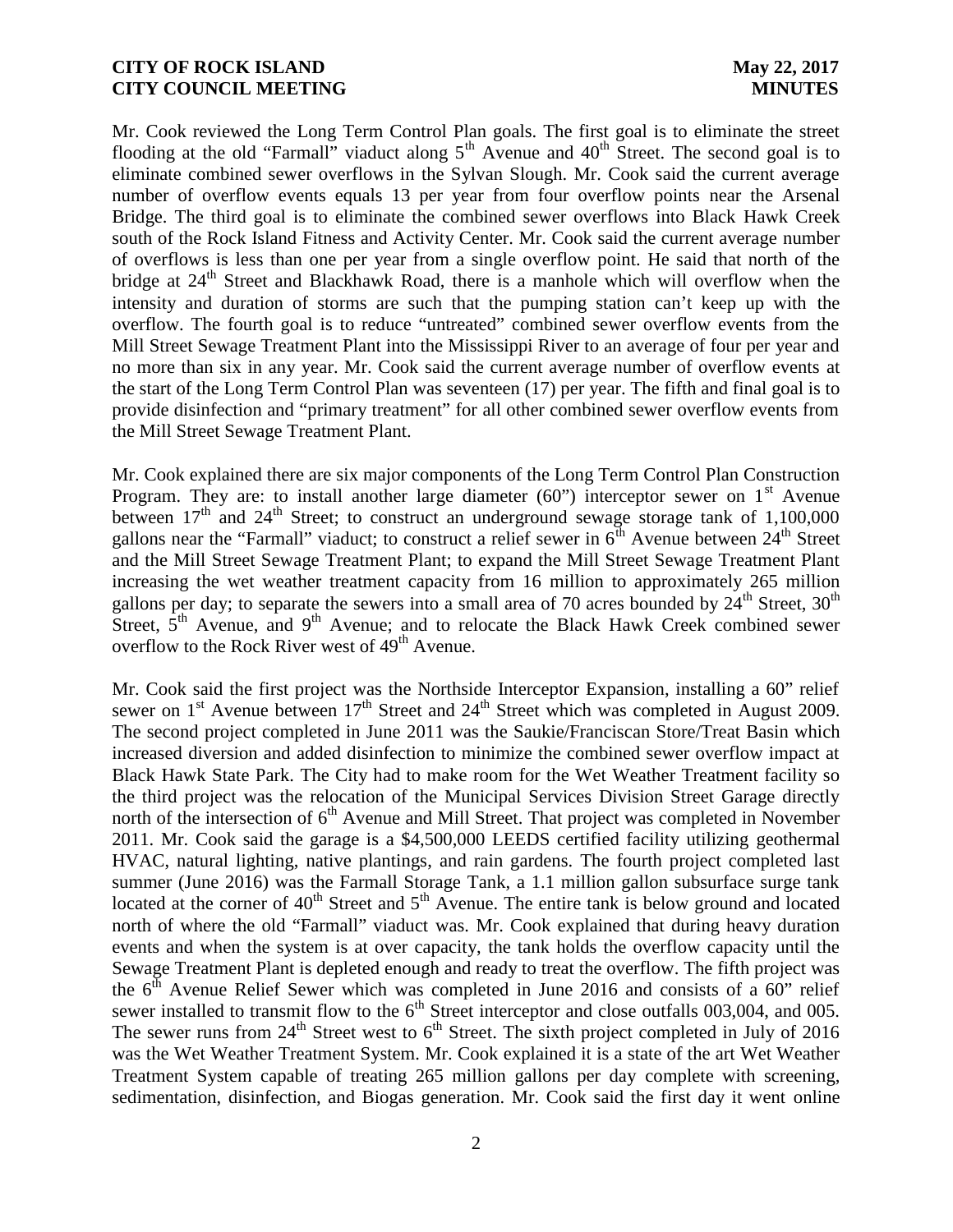(June 30, 2014), it treated a maximum flow of 300 million gallons per day and removed 60 tons of gravel from the sewer system. Mr. Cook said during the first six to nine months, the system removed 150 tons of gravel that was disposed of in the landfill.

Mr. Cook reviewed the two remaining projects to be completed. The Outfall 006 Separation is scheduled to be completed by December of this year. Mr. Cook explained that this project will entail the separation of storm and sewer systems to allow for the closing of outfall 006. The traffic impact will be the complete closing of  $7<sup>th</sup>$  Avenue during the project and reduced lanes on 5<sup>th</sup> Avenue. This new storm sewer system will capture the above ground flows rather than send it into the combined system. The final project to be completed by March 2018 is the Black Hawk Lift Station Outfall 007 Relocation. Mr. Cook explained the Black Hawk Lift Station will be rebuilt; outfall 007 will be relocated and will incorporate screening and disinfection. The current outfall location in the Black Hawk State Park will be closed. The last two projects are on the Council agenda tonight for approval.

Mr. Cook then presented a chart showing all of the Long Term Control Plan Construction Program projects with the engineering and construction costs. The total cost is \$90,553,504 of which construction costs are \$77,462,596. The planning or engineering costs of the Long Term Control Plan were over \$2,000,000.

Alderman Spurgetis asked if the lift station at Black Hawk Park will be eliminated. Mr. Cook replied no; the lift station will be rebuilt with higher capacity pumps. There will be a larger discharge pipe leaving the lift station; a surge tank and back-up generator will be built-in; and the outfall will be farther away. Mayor Thoms asked if bonds were sold to pay for the cost of the projects. Interim City Manager Randy Tweet said most of the projects were paid for through low interest loans from the Illinois Environmental Protection Agency (IEPA) over 20 years. Last year's interest was \$1,500,000 and was under 2%. The loans are being paid for by the sewer fund. Mr. Tweet explained there were substantial sewer rate increases (10%-15%) for several years to cover the costs. He also said the street garage project was not covered by the low interest IEPA loans. The USEPA made an example of Rock Island and now other cities have to upgrade their sewage facilities. Mayor Thoms said communication is important; citizens need to understand the reasons behind the rate increases. Mr. Cook said there's not anything to physically see; most of the projects are underground. Alderman Tollenaer said boaters don't see the garbage in the river anymore. Mr. Tweet said the Wet Weather Treatment System was paid for with multiple loans. Mayor Thoms wanted to know when the loans would be paid off and if the rates could go down then. Mr. Tweet said that when the loans are paid off, there would be a period of no increases because costs such as labor, materials and equipment continue to go up. Mr. Cook said that other maintenance has been deferred as well; there was no option; the City had to do the Long Term Control Plan. He explained that is why the City is now doing the Water Filter facility; so the City won't be told how to do it. The City is doing it before it is out of compliance. Mr. Tweet said the Black Hawk lift station is moving all of the sewage from half of the city; that's why the rehab of the lift station and putting in new and larger pumps is so important.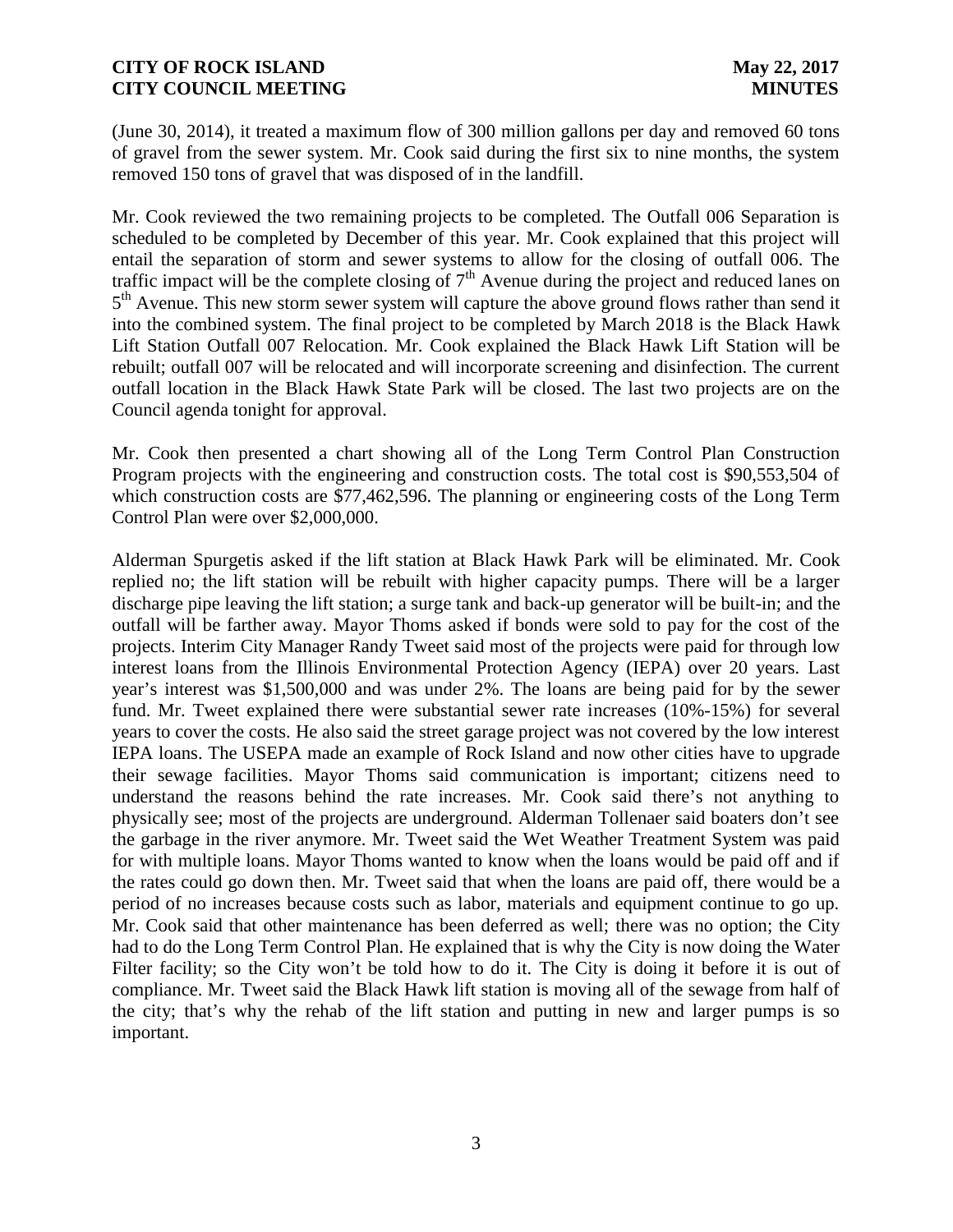Mr. Cook said in response to a question by Mayor Thoms that after the two remaining projects, there would only be minor projects to complete. Discussion followed regarding the feasibility of the separation of the two systems. Eventually the City will need to treat the storm water.

Alderman Parker asked if residents will receive a mailing with notification about the Outfall 006 Separation project that may affect them. Once the project is approved, Mr. Cook said the residents will be notified. Mr. Tweet said all of those streets affected need to be repaired anyways. Mr. Tweet said the Public Works Department is doing infiltration studies to find sites where homeowners have storm water going into the sanitary sewer.

### **ADJOURNMENT**

There being no other business, the Study Session adjourned at 6:26 p.m.

Judith H. Gilbert, City Clerk

\_\_\_\_\_\_\_\_\_\_\_\_\_\_\_\_\_\_\_\_\_\_\_\_\_\_\_\_\_\_\_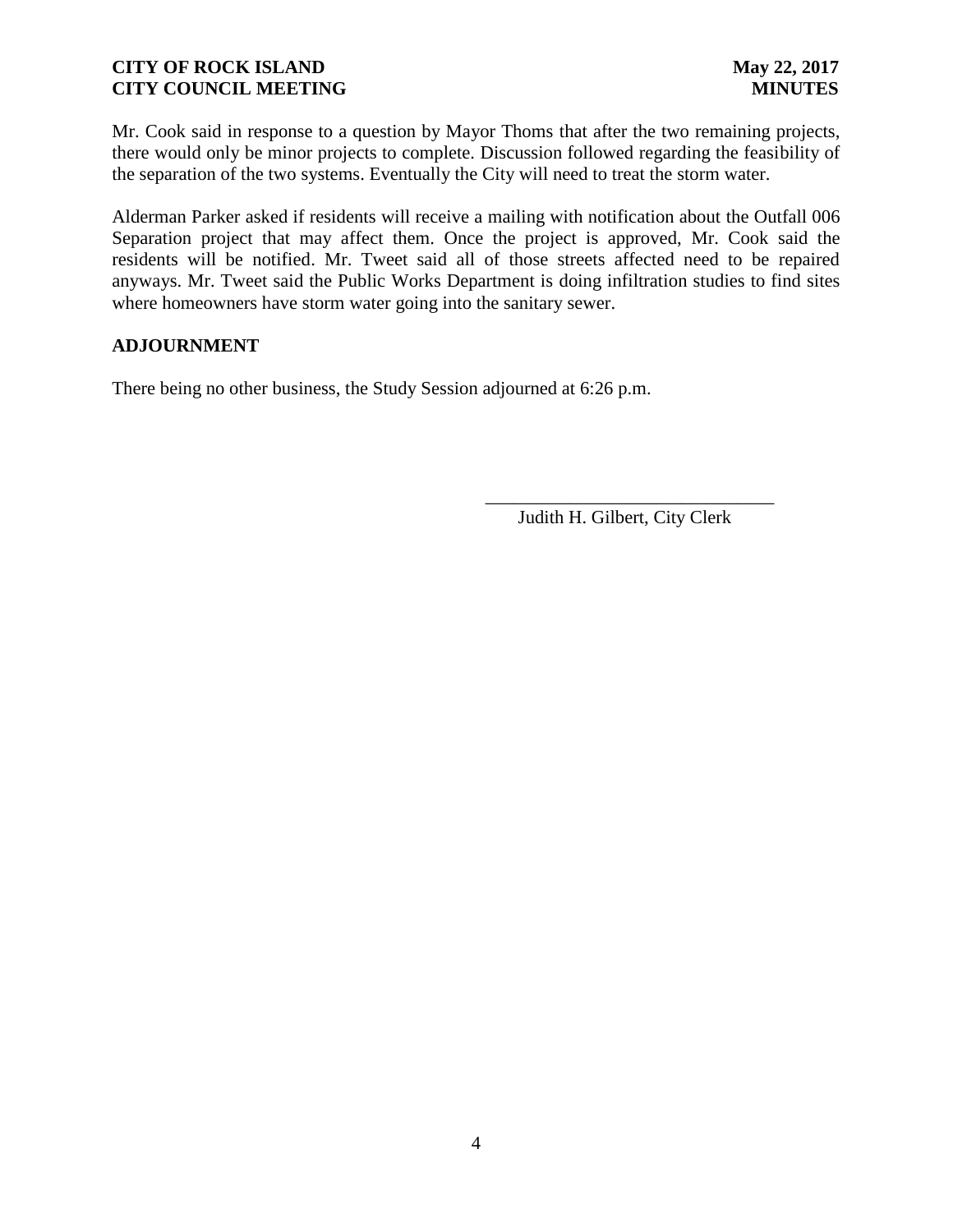Rock Island City Council met in regular session at 6:45 p.m. in Council Chambers of Rock Island City Hall. Present were Mayor Mike Thoms presiding, and Aldermen Dave Geenen, Ivory D. Clark, Virgil J. Mayberry, James Spurgetis, Stephen L. Tollenaer, Dylan Parker, and Joshua Schipp. Also present were Interim City Manager Randy Tweet and City Attorney Dave Morrison.

#### Introductory Proceedings

Mayor Thoms called the meeting to order and led in the Pledge of Allegiance. Alderman Schipp gave the Invocation.

# Agenda Item #5 **Minutes of the meeting of May 15, 2017.**

It was moved by Alderman Clark and seconded by Alderman Schipp to approve the Minutes as printed. The motion carried by the following Aye and No vote; those voting Aye being; Alderman Geenen, Alderman Clark, Alderman Mayberry, Alderman Spurgetis, Alderman Tollenaer, Alderman Parker, and Alderman Schipp; those voting No, none.

Agenda Item#6

### **Minutes of the Executive Session of May 15, 2017.**

It was moved by Alderman Schipp and seconded by Alderman Clark to approve the Executive Session Minutes. The motion carried by the following Aye and No vote; those voting Aye being; Alderman Geenen, Alderman Clark, Alderman Mayberry, Alderman Spurgetis, Alderman Tollenaer, Alderman Parker, and Alderman Schipp; those voting No, none.

# Agenda Item #7 **Update Rock Island by Mayor Mike Thoms.**

Whitewater Junction Opening – Whitewater Junction Family Aquatic Center's season opening is Saturday, May 27, 2017. Whitewater Junction is a zero-depth to 9 foot deep pool featuring slides and fun for the whole family. Call (309) 732-SWIM for more information.

Holiday Observance Schedule – In observance of Memorial Day, City Hall will be closed Monday, May 29, 2017. The refuse and yard waste schedule will be one day late all week. Recycling will be on the normal collection schedule. The City of Rock Island wishes everyone a very happy and safe Memorial Day weekend!

College Hill District Retro Rally  $\&$  Street Fair – Take a drive up the hill and into the past for the College Hill District Retro Rally & Street Fair, Saturday, June 3, 2017 from 12:00 p.m. to 5:00 p.m. at the corner of  $14<sup>th</sup>$  Avenue & 30<sup>th</sup> Street. Enjoy vintage cars, a pin-up contest, arts & crafts vendors and food and drinks! Get more information at retrorally@gmail.com.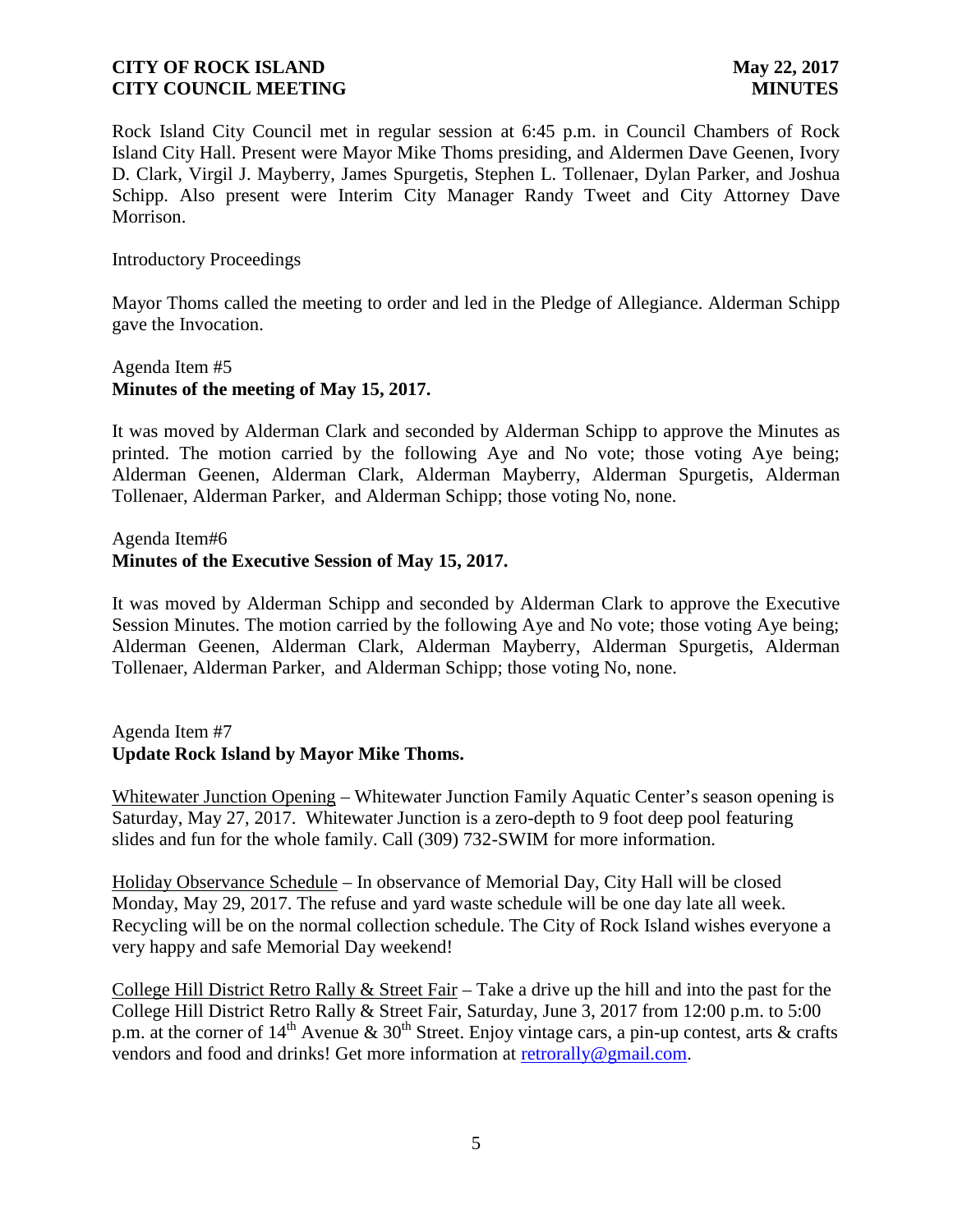Lissie's Concert Celebration for  $ALS$  – Laura's Legacy is returning for its  $6<sup>th</sup>$  annual event to Schwiebert Riverfront Park in downtown Rock Island on June 3, 2017. The event, hosted by the Rock Island's Parks & Recreation Department in partnership with Lissie, has raised \$58,000.00 over the last 5 years with this event. Attendees of all ages can enjoy live music, food and family fun right on the Mississippi River. Come out and support a great cause. Gates open at 3:00 p.m. and tickets are \$10.00 – cash only. For more information please call (309) 732-7275.

### Agenda Item #8

# **A Special Ordinance establishing a handicapped parking space on 6th Street between 13th and 14th Avenue, adjacent to and lined up with the side steps of the residence at 523 14th Avenue.**

It was moved by Alderman Clark and seconded by Alderman Mayberry to consider, suspend the rules, and pass the ordinance. The motion carried by the following Aye and No vote; those voting Aye being; Alderman Geenen, Alderman Clark, Alderman Mayberry, Alderman Spurgetis, Alderman Tollenaer, Alderman Parker, and Alderman Schipp; those voting No, none.

#### Agenda Item #9

# **A Special Ordinance establishing a two-way stop intersection at 40th Street and 26th Avenue.**

It was moved by Alderman Geenen and seconded by Alderman Spurgetis to consider, suspend the rules, and pass the ordinance. The motion carried by the following Aye and No vote; those voting Aye being; Alderman Geenen, Alderman Clark, Alderman Mayberry, Alderman Spurgetis, Alderman Tollenaer, Alderman Parker, and Alderman Schipp; those voting No, none.

#### Agenda Item #10

# **A Special Ordinance regulating parking on private property at 4703 44th Street, 4705 44th Street, 4709 44th Street, and 4711 44th Street.**

It was moved by Alderman Schipp and seconded by Alderman Clark to consider, suspend the rules, and pass the ordinance. The motion carried by the following Aye and No vote; those voting Aye being; Alderman Geenen, Alderman Clark, Alderman Mayberry, Alderman Spurgetis, Alderman Tollenaer, Alderman Parker, and Alderman Schipp; those voting No, none.

### Agenda Item #11 **Claims**

a. Report from the Public Works Department regarding payment #20 in the amount of \$257,665.18 to Brandt Construction of Rock Island/Milan, IL for the 6th Avenue Relief Sewer Project.

It was moved by Alderman Schipp and seconded by Alderman Mayberry to accept the report and authorize the payment as recommended. The motion carried by the following Aye and No vote; those voting Aye being; Alderman Geenen, Alderman Clark, Alderman Mayberry, Alderman Spurgetis, Alderman Tollenaer, Alderman Parker, and Alderman Schipp; those voting No, none.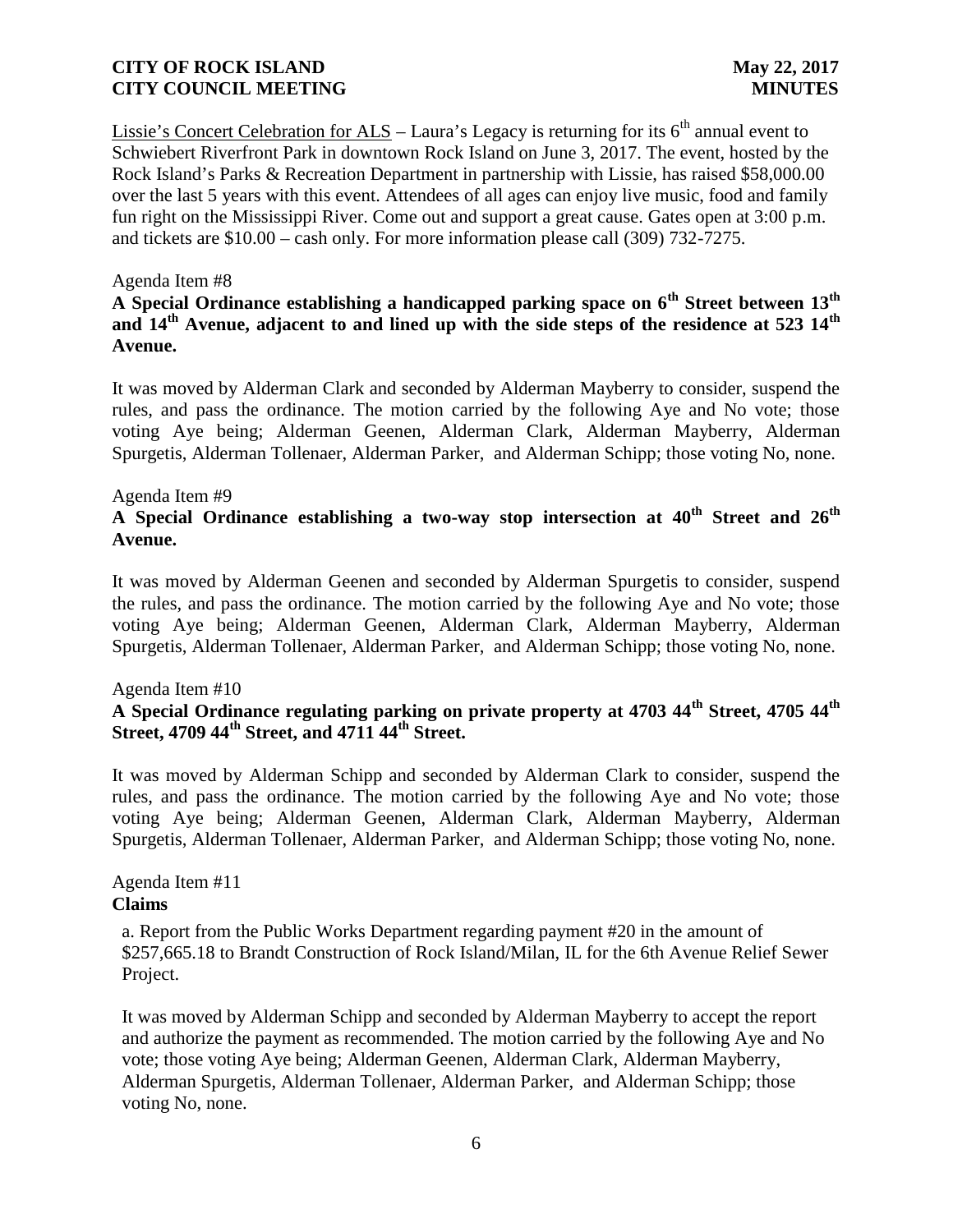# Agenda Item #12 **Claims for the week of May 12 through May 18 in the amount of \$571,117.21.**

It was moved by Alderman Clark and seconded by Alderman Spurgetis to allow the claims. The motion carried by the following Aye and No vote; those voting Aye being; Alderman Geenen, Alderman Clark, Alderman Mayberry, Alderman Spurgetis, Alderman Tollenaer, Alderman Parker, and Alderman Schipp; those voting No, none.

### Agenda Item #13 **ACH Payments for the month of April in the amount of \$764,886.51.**

It was moved by Alderman Spurgetis and seconded by Alderman Mayberry to approve the ACH payments. The motion carried by the following Aye and No vote; those voting Aye being; Alderman Geenen, Alderman Clark, Alderman Mayberry, Alderman Spurgetis, Alderman Tollenaer, Alderman Parker, and Alderman Schipp; those voting No, none.

### Agenda Item #14

# **Report from the Public Works Department regarding bids for the LTCP-Combined Sewer Overflow 007 Relocation Project recommending the Notice of Intent to Award to General Constructors, Inc. of Bettendorf, IA in the amount of \$5,392,890.00.**

It was moved by Alderman Schipp and seconded by Alderman Geenen to approve the Notice of Intent to Award as recommended.

Alderman Schipp told the home audience that this project was discussed in the Study Session tonight. Residents may contact their alderman, the Mayor, or the City Manager if they would like a copy of the report regarding the Long Term Control Plan. Alderman Mayberry said he wished a Rock Island firm had won the bid. Alderman Schipp confirmed with Interim Public Works Director Larry Cook that General Constructors was the only bidder on the project.

The motion carried by the following Aye and No vote; those voting Aye being; Alderman Geenen, Alderman Clark, Alderman Mayberry, Alderman Spurgetis, Alderman Tollenaer, Alderman Parker, and Alderman Schipp; those voting No, none.

#### Agenda Item #15

### **Report from the Public Works Department regarding bids for the LTCP-Combined Sewer Overflow 006 Basin Separation Project recommending the Notice of Intent to Award to Langman Construction, Inc. of Rock Island, IL in the amount of \$2,731,397.17.**

It was moved by Alderman Spurgetis and seconded by Alderman Parker to approve the Notice of Intent to Award as recommended. The motion carried by the following Aye and No vote; those voting Aye being; Alderman Geenen, Alderman Clark, Alderman Mayberry, Alderman Spurgetis, Alderman Tollenaer, Alderman Parker, and Alderman Schipp; those voting No, none.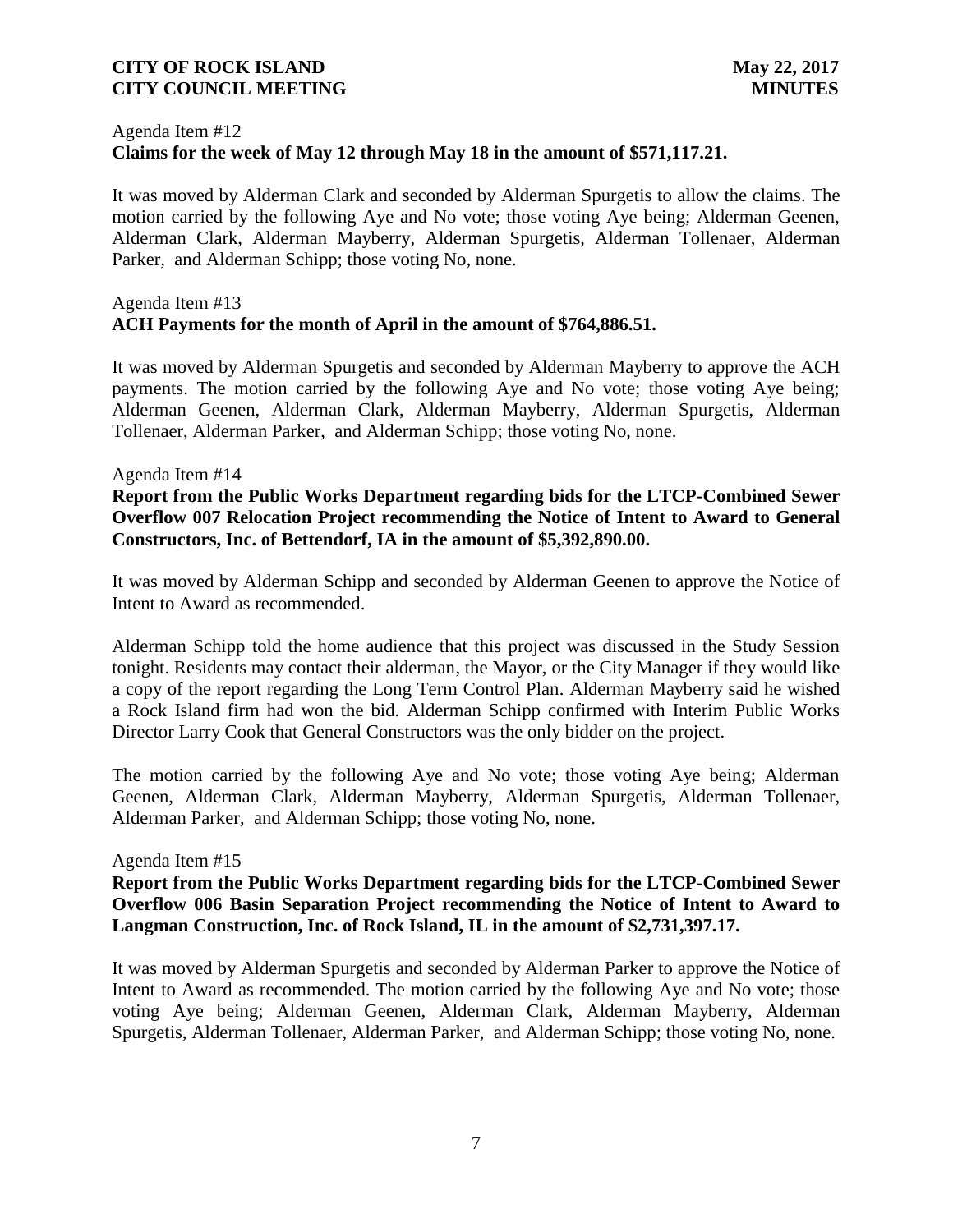#### Agenda Item #16

# **Report from the Public Works Department regarding bids for the 2017 Storm Sewer Outfall Program recommending the bid be awarded to Legacy Corporation of East Moline, IL in the amount of \$185,625.00.**

It was moved by Alderman Schipp and seconded by Alderman Parker to award the bid as recommended and authorize the City Manager to execute the contract documents. The motion carried by the following Aye and No vote; those voting Aye being; Alderman Geenen, Alderman Clark, Alderman Mayberry, Alderman Spurgetis, Alderman Tollenaer, Alderman Parker, and Alderman Schipp; those voting No, none.

#### Agenda Item #17

# **Report from the Public Works Department regarding bids for the Lincoln Court Reconstruction between 17th and 20th Street Project recommending the bid be awarded to Miller Trucking & Excavating of Silvis, IL in the amount of \$646,721.75.**

It was moved by Alderman Clark and seconded by Alderman Spurgetis to award the bid as recommended and authorize the City Manager to execute the contract documents.

Discussion followed. Alderman Clark said one of the reasons he supports Mr. Tweet is because this was a project that had to be done for a long time. After Mr. Tweet rode on the street and saw the condition, he took ownership of the project. Alderman Schipp said aldermen had been contacted regarding this project; and also said Mr. Tweet has committed to working with the residents and aldermen regarding their valid concerns.

Jason Koontz of 1408 20<sup>th</sup> Street said he first heard of the project when the agenda was posted. He had emailed Aldermen Clark and Parker who oversee the Broadway Historic District. He appreciates the feedback from everyone, especially Mr. Tweet. Mr. Koontz was concerned because the cost was so high. He just wanted the residents of Lincoln Court to have a voice. Todd Linscott of 1408 20<sup>th</sup> Street expressed his concerns about the efficiency of the process. For community buy-in, it would be more helpful to let residents know sooner what the City is planning.

Alderman Spurgetis asked if the project includes the Court and two alleys to  $13<sup>th</sup>$  Avenue. Mr. Tweet responded it also includes an alley and a half running to the south. Alderman Parker said the project encompasses several issues including neighborhood participation and notification; the Broadway Historic District and Preservation Commission; and involving these groups and bringing ideas to them sooner; and the brick street plan; getting rid of the asphalt and getting back to the brick streets. Alderman Tollenaer said typically with street repair, it is on a five year capital improvement plan; it's a five year process. Mr. Tweet said this project was a three year process.

The motion carried by the following Aye and No vote; those voting Aye being; Alderman Geenen, Alderman Clark, Alderman Mayberry, Alderman Spurgetis, Alderman Tollenaer, Alderman Parker, and Alderman Schipp; those voting No, none.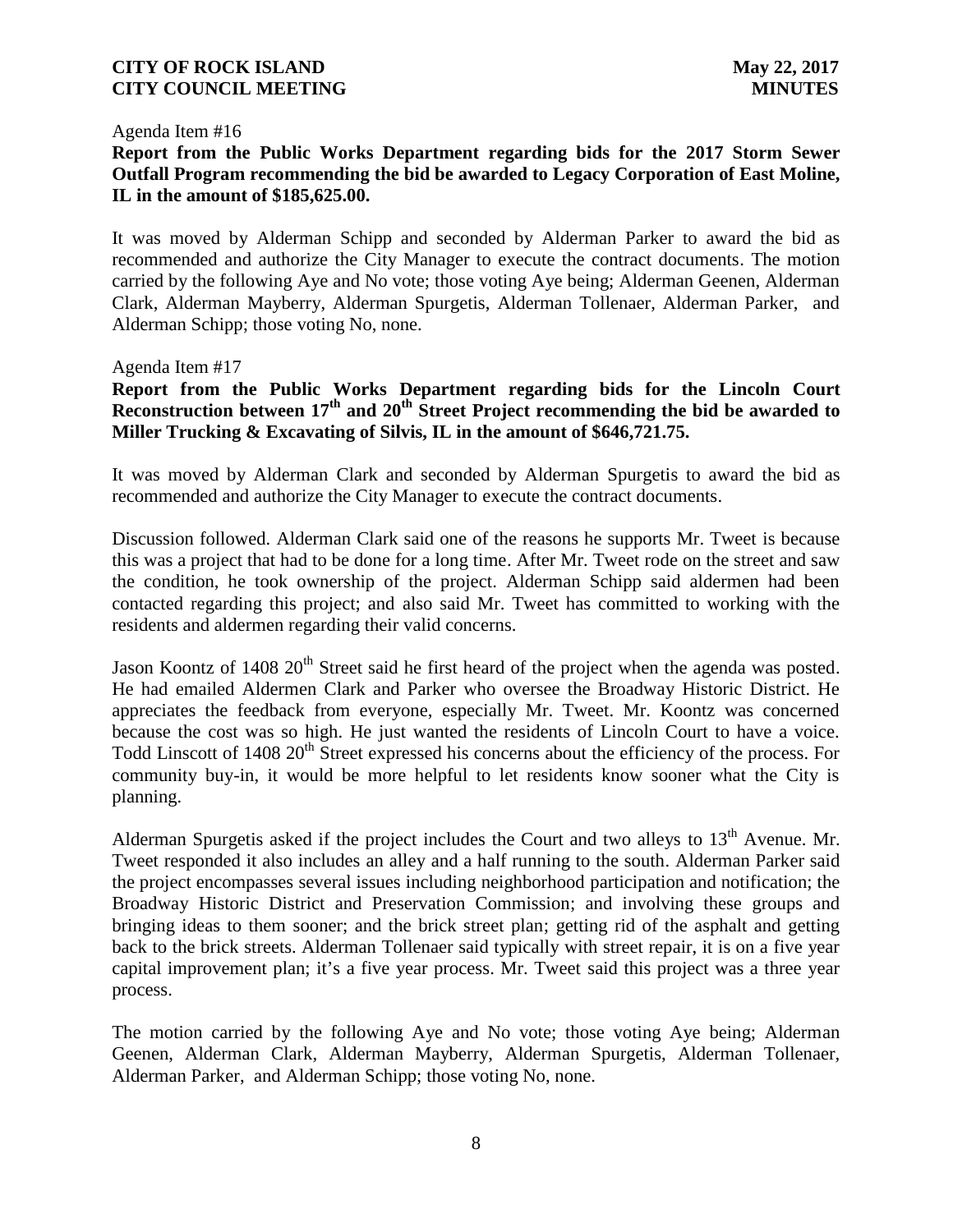#### Agenda Item #18

### **Report from the Parks and Recreation Department regarding an operational agreement between the Friends of Hauberg Civic Center and the Parks and Recreation Department for the operation of the Hauberg Civic Center.**

It was moved by Alderman Spurgetis and seconded by Alderman Schipp to approve the agreement as recommended and authorize the City Manager to execute the contract documents.

Discussion followed. Alderman Spurgetis would like to change the wording on page 4, line 10. The current wording is "The Foundation agrees to discuss removal of any merchandise or cease any service objected to by the City until mutually agreeable results can be found." He would like to propose removing the word "discuss." City Attorney Dave Morrison said these agreements are subject to minor modification and he would be happy to suggest this modification and it doesn't change the intent. Alderman Spurgetis says his motion stands with that modification.

Alderman Geenen asked if it was a ten year agreement. Parks and Recreation Director John Gripp said that was correct, with a ten year extension option. Alderman Geenen asked if the revenue from the special events is held onto by the Foundation. Mr. Gripp said yes; those funds will be used for the operation of the facility and for projects. Alderman Geenen asked about any revenue from the lease of the apartment in the carriage house and who will pay the utilities for the apartment. Mr. Gripp said the lease revenue would go to the Foundation; the City is paying the utilities; but he thinks in the case of rental of the apartment, the tenant should pay the utilities. Alderman Parker said he is a proud member of the Friends of Hauberg Civic Center; the organization is working hard to meet the demands and he encouraged everyone to get involved and help revitalize the civic center.

The motion carried by the following Aye and No vote; those voting Aye being; Alderman Geenen, Alderman Clark, Alderman Mayberry, Alderman Spurgetis, Alderman Tollenaer, Alderman Parker, and Alderman Schipp; those voting No, none.

Agenda Item #19

# **Report from the City Clerk regarding a request from Cabanas for outdoor entertainment in their semi-enclosed pavilion from 5:00 p.m. to midnight, Monday through Sunday, beginning May 23, 2017 through April 30, 2018 at 2118 and 2120 4th Avenue.**

It was moved by Alderman Parker and seconded by Alderman Mayberry to approve the request for outdoor entertainment as recommended, subject to complying with all liquor license regulations, and subject to being closed down early if noise complaints are received. The motion carried by the following Aye and No vote; those voting Aye being; Alderman Geenen, Alderman Clark, Alderman Mayberry, Alderman Spurgetis, Alderman Tollenaer, Alderman Parker, and Alderman Schipp; those voting No, none.

### Agenda Item #20

**Report from the City Clerk regarding a request from Phyllis Angel-Maynard to close off the alley between 610 12th Avenue and 1215 6th Street on Saturday, May 27, 2017 from 4:00 p.m. to midnight for a family reunion.**